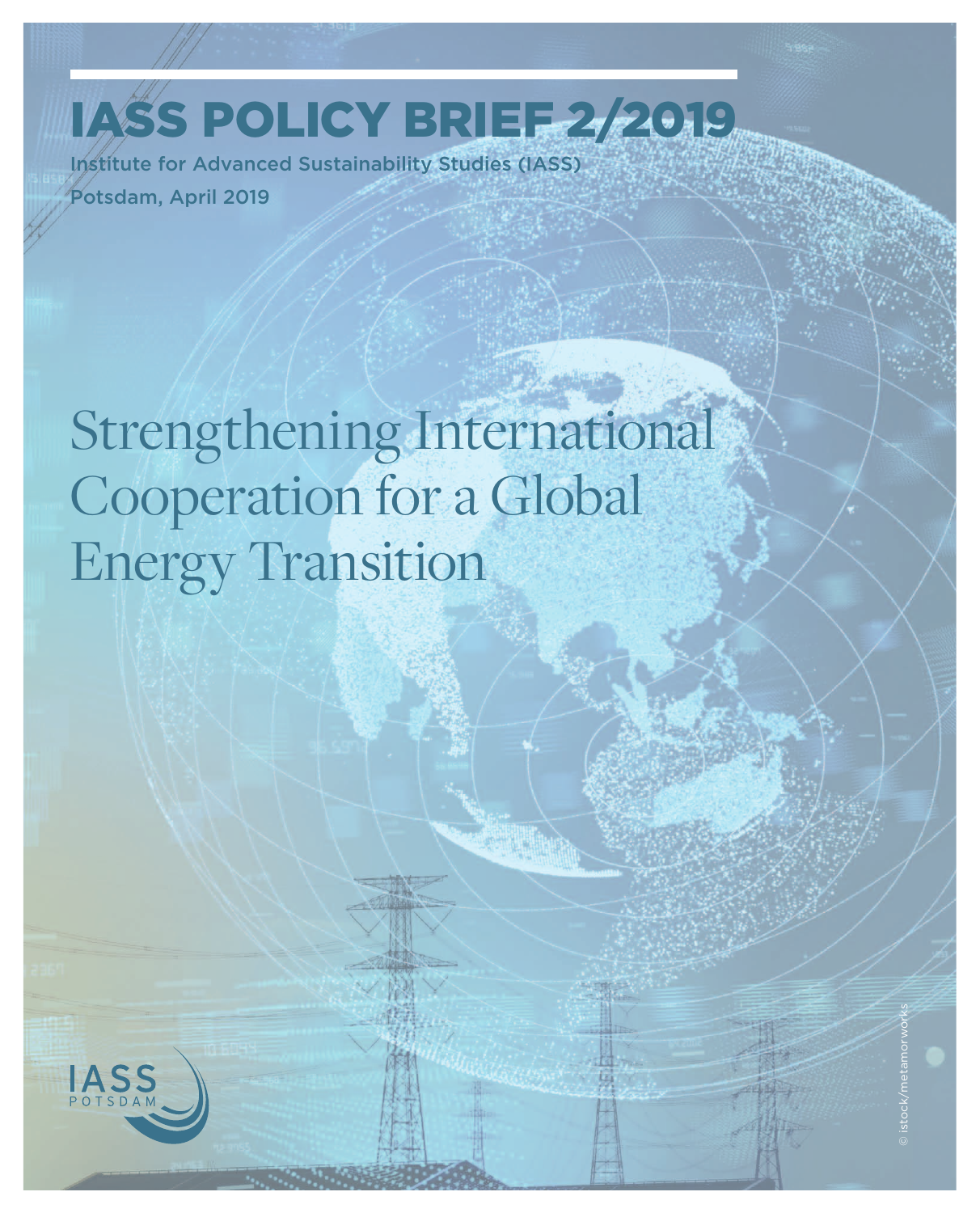*This policy brief was written by Rainer Quitzow (IASS), Sonja Thielges (IASS), Andreas Goldthau (IASS), Sebastian Helgenberger (IASS) and Grace Mbungu (IASS).*

This **IASS Policy Brief** should be cited as: Quitzow, R., Thielges, S., Goldthau, A., Helgenberger, S. and Mbungu, G. (2019): Strengthening International Cooperation for a Global Energy Transition, IASS Policy Brief, April 2019.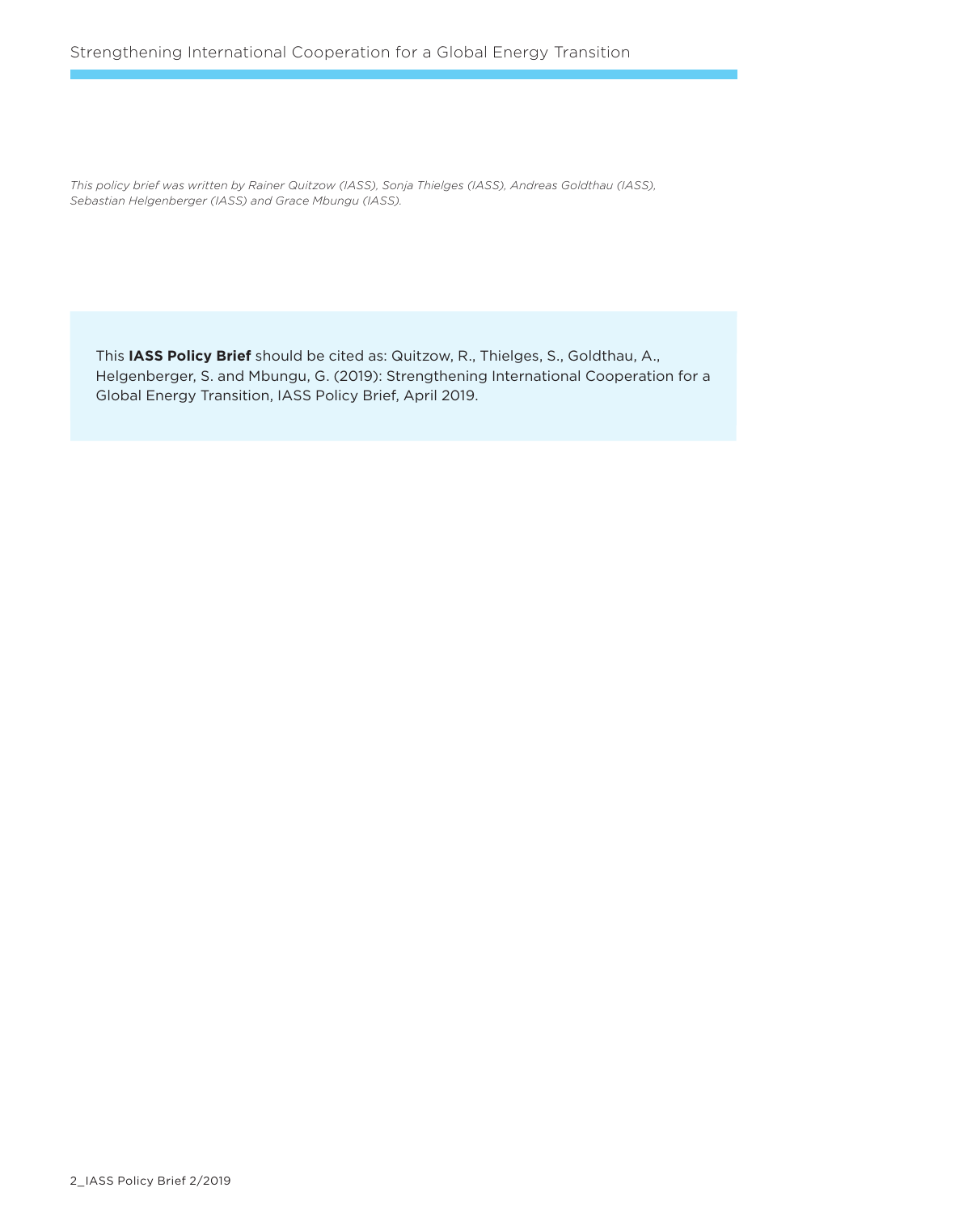nternational cooperation in support of a global energy transition is on the rise. Initiatives and fora for multilateral cooperation are complemented by growing bilateral nternational cooperation in support of a global energy transition is on the rise.<br>Initiatives and fora for multilateral cooperation are complemented by growing bilateral<br>engagement to foster international lesson-drawing and exchange. Official development assistance (ODA) in the energy sector is increasingly being directed to renewable energy sources.

Despite these promising developments, it is widely acknowledged that investment towards achieving Sustainable Development Goal 7 on clean and affordable energy is insufficient. A recent report by SE4ALL estimates annual investments in support of SDG7 at USD 30 billion. This is well below the USD 52 billion that are needed (SE4ALL and Climate Policy Initiative, 2018). Moreover, investment in clean energy remains heavily concentrated in a small number of frontrunner countries.

In terms of technologies, investments in clean energy still overwhelmingly target grid-connected electricity generation. Despite their proven ability to provide rapid and affordable access to clean energy in many country contexts, off-grid technologies account for only 1.3 per cent of investments (SE4ALL and Climate Policy Initiative, 2018). Worryingly, a significant share of international public sector financing, most notably by export-credit agencies, is still allocated to coal and other fossil-based technologies.

Against this background, this policy brief makes three recommendations for strengthening international cooperation in support of a global energy transition.

#### **Recommendation 1**

### Promote investment in clean energy and end support for coal-based energy infrastructure.

To this end, donor countries from the OECD and G20 should lead the way by discontinuing all public investment support for new coal-based energy infrastructure and establish clear guidelines for support to other fossilbased investments.

### **Recommendation 2**

#### Tackle the socio-economic dimension of the global energy transition.

In order to accelerate and expand the geographic scope of the global energy transition, international cooperation should play an active role in mobilising the socio-economic benefits of clean energy and address potential risks by supporting analysis and policy dialogue at both the country and global levels.

#### **Recommendation 3**

#### Provide early market support to promote challenge-based energy innovation.

SE4ALL or Mission Innovation should create multi-stakeholder, challenge-based initiatives to promote energy innovation in developing and emerging economies and foster early market demand for related products or services.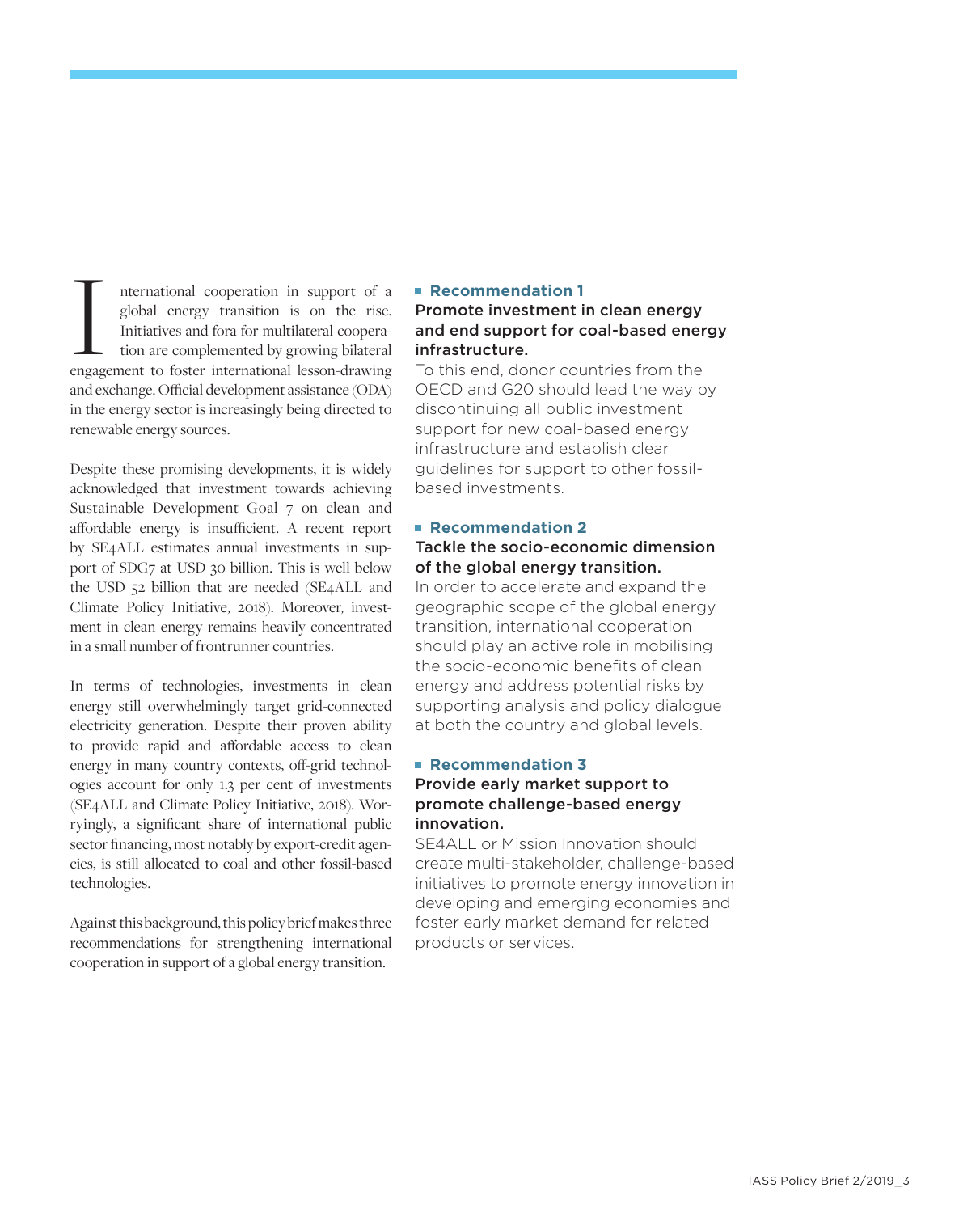# The role of international cooperation to promote a global energy transition

International cooperation to support a global energy transition is on the rise. The international institutional architecture has developed significantly over the past decade. The International Renewable Energy Agency (IRENA) provides an institutionalised and internationally recognised forum for global knowledge development and exchange on renewable energy. The UN Initiative Sustainable Energy for All (SE4ALL) provides a framework for activities in support of implementing Sustainable Development Goal 7 for affordable and clean energy. The International Energy Agency (IEA) now also engages actively to support a transition to clean energy with initiatives like its Clean Energy Transitions Programme. Other important initiatives include the Clean Energy Ministerial, the G20 Energy Transitions Working Group, the International Partnership for Energy Efficiency, and the Berlin Energy Transition Dialogue.

Initiatives and fora for multilateral cooperation are complemented by growing bilateral engagement to foster international lesson-drawing and exchange. Germany, for instance, has forged energy partnerships and dialogues with over 20 countries with the aim of promoting renewables and energy efficiency (Quitzow et al. 2019). China and the US collaborate in the context of the US-China Clean Energy Research Center and the US-China Renewable Energy Partnership with the aim of accelerating the development and deployment of clean energy technologies.

Official development assistance (ODA) in the energy sector is also increasingly being directed to renewable energy sources. Data provided by the OECD on ODA reveals that support to renewable energy projects has increased substantially over the past decade. It grew from slightly over USD 1.5 billion in 2008 to close to USD 6 billion in 2017. In 2017, support for renewables made up 41 per cent of total energy ODA (see figure 1 for details).



#### **Figure 1: Overseas development assistance from official donors in the energy sector**

#### **Source:**

Authors, based on data available from the OECD's Creditor Reporting System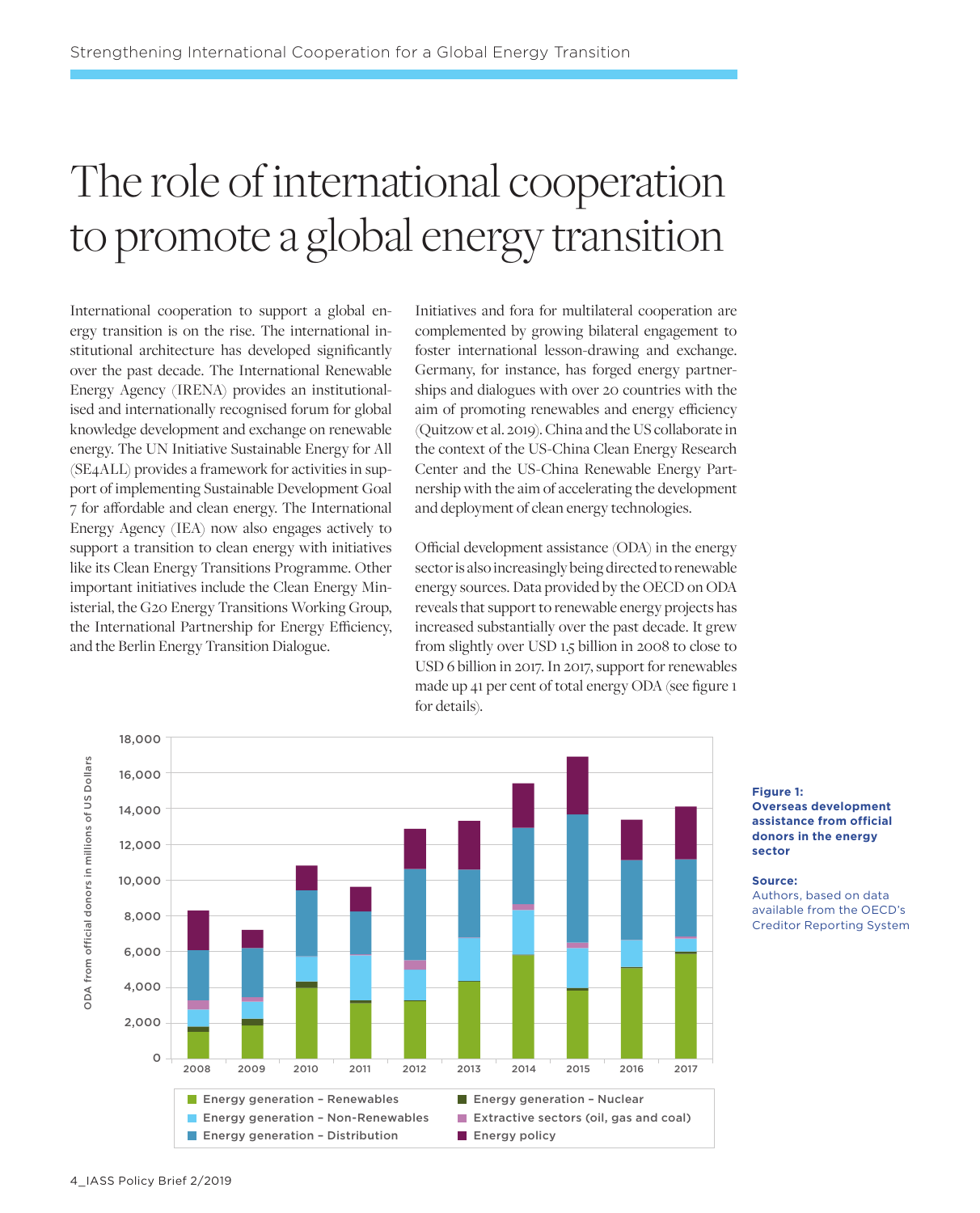## Gaps and remaining challenges for international energy cooperation

Despite the dynamic and positive development towards more international cooperation for a global energy transition, it is widely acknowledged that investment towards achieving Sustainable Development Goal 7 on clean and affordable energy is insufficient. A recent report by SE4ALL estimates the total annual investments (from private and public sources) in support of SDG7 at USD 30 billion. This is well below the USD 52 billion that are needed (SE4ALL and Climate Policy Initiative, 2018).

#### **Investment concentrated in frontrunner countries**

Moreover, investment in clean energy remains heavily concentrated in a small number of frontrunner countries. China, the US and Europe accounted for three quarters of total global investment in renewable energy in 2017 (see figure 2 below). Among developing countries, India and Brazil represent the largest recipients, capturing 6 per cent of the total. A mere USD 33 billion, representing 11 per cent of the total,

found their way to the remaining developing countries (Frankfurt School-UNEP and BNEF, 2018). Employment creation and value added in clean energy manufacturing also remain highly concentrated in a small number of frontrunners: China, Japan, Germany and the US. Brazil, India and a number of Asian economies represent important regional hubs in the wind energy and solar photovoltaics supply chains (CEMAC, 2017).

In terms of technologies, investments still primarily target grid-connected electricity generation. Despite their proven ability to provide rapid and affordable access to clean energy in many country contexts, offgrid technologies account for only 1.3 per cent of investments. Worryingly, a large share of investments is still allocated to fossil-based technologies. In the 20 high-impact countries covered by SE4All's investment tracking, about half of the investment in electricity generation still goes to fossil-based infrastructure (SE4ALL and Climate Policy Initiative, 2018).



#### **Figure 2: Share of investment in renewable energy by country/group of countries**

**Source:** 

Authors, based on Frankfurt School-UNEP and BNEF (2018)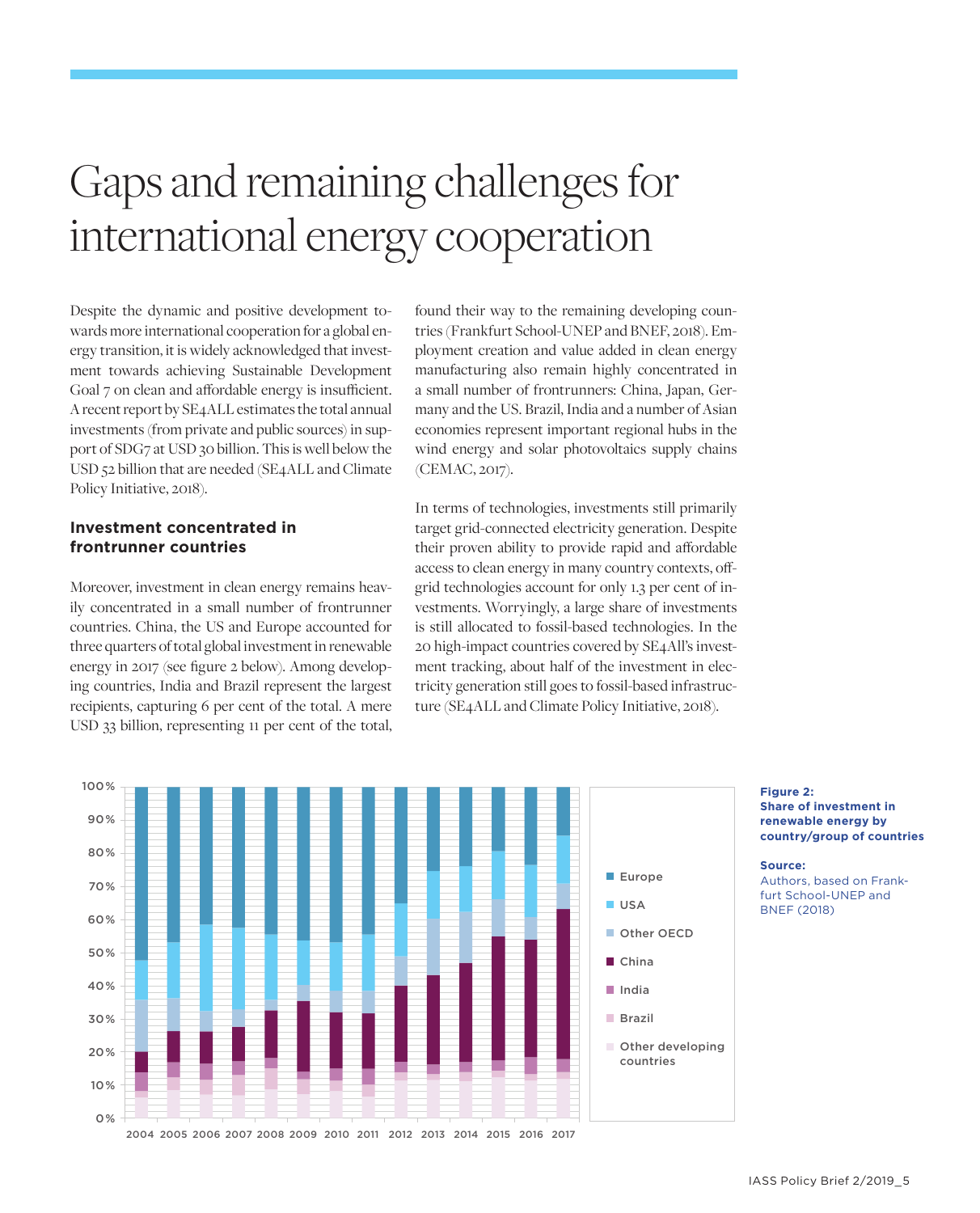#### **Focus on existing solutions**

These investment trends are largely mirrored in the current landscape of international cooperation. Overall, international cooperation is strongly focused on the promotion of existing technologies and solutions. A recent review of Germany's energy partnerships conducted by the IASS shows that its bilateral cooperation primarily focuses on disseminating the lessons and technical know-how from Germany's energy transition to its partner countries. Accordingly, a major focus is on the deployment of grid-connected renewable energy technologies and related regulatory issues and challenges of system integration. Only in a few instances do the partnerships explicitly target the promotion of innovation and technology development (Quitzow et al., 2019). International initiatives that do target innovation primarily focus on cooperation among energy transition leaders. Mission Innovation, a multilateral initiative in support of clean energy innovation, primarily engages existing frontrunners. Little attention is paid to the forging of innovation partnerships aimed at developing new solutions for less developed markets.

#### **Investing for a low-carbon future?**

Official ODA funding for fossil-based infrastructure shows a downward trend, with commitments in 2017

dropping below USD 1 billion. However, funding from public export-credit agencies remains strongly oriented towards fossil-based energy generation, including coal. Despite an agreement among OECD countries to reduce coal-related financing (OECD, 2015), a number of banks continue to pursue investments in the coal sector. The Japanese Bank for International Cooperation and the Export-Import Bank of Korea have been found to be particularly active in launching new coal-based projects (DeAngelis, 2018). But Germany's export-credit agency, Euler Hermes, also continues to provide guarantees to fossil-based projects on a significant scale (see figure 3 below).

Over the last two decades, China Development Bank and China Export-Import Bank have emerged as major sources of funding for coal- and other fossilbased energy projects around the world. Between 2005 and 2017, the two Chinese policy banks dedicated over 40 per cent of their power sector funding to coal-based energy generation. Their energy sector financing amounted to about USD 200 billion in the period from 2007 to 2016, almost twice as much as the World Bank provides to projects in the energy sector (Gallagher et al., 2018).

Against this background, this policy brief makes three recommendations to further strengthen international cooperation in support of a global energy transition.



**Figure 3: German Euler-Hermes export credit guarantees for energy projects by energy source**

#### **Source:**

Authors, based on data available at https://www.agaportal. de/exportkreditgarantien/ grundlagen/energiesektor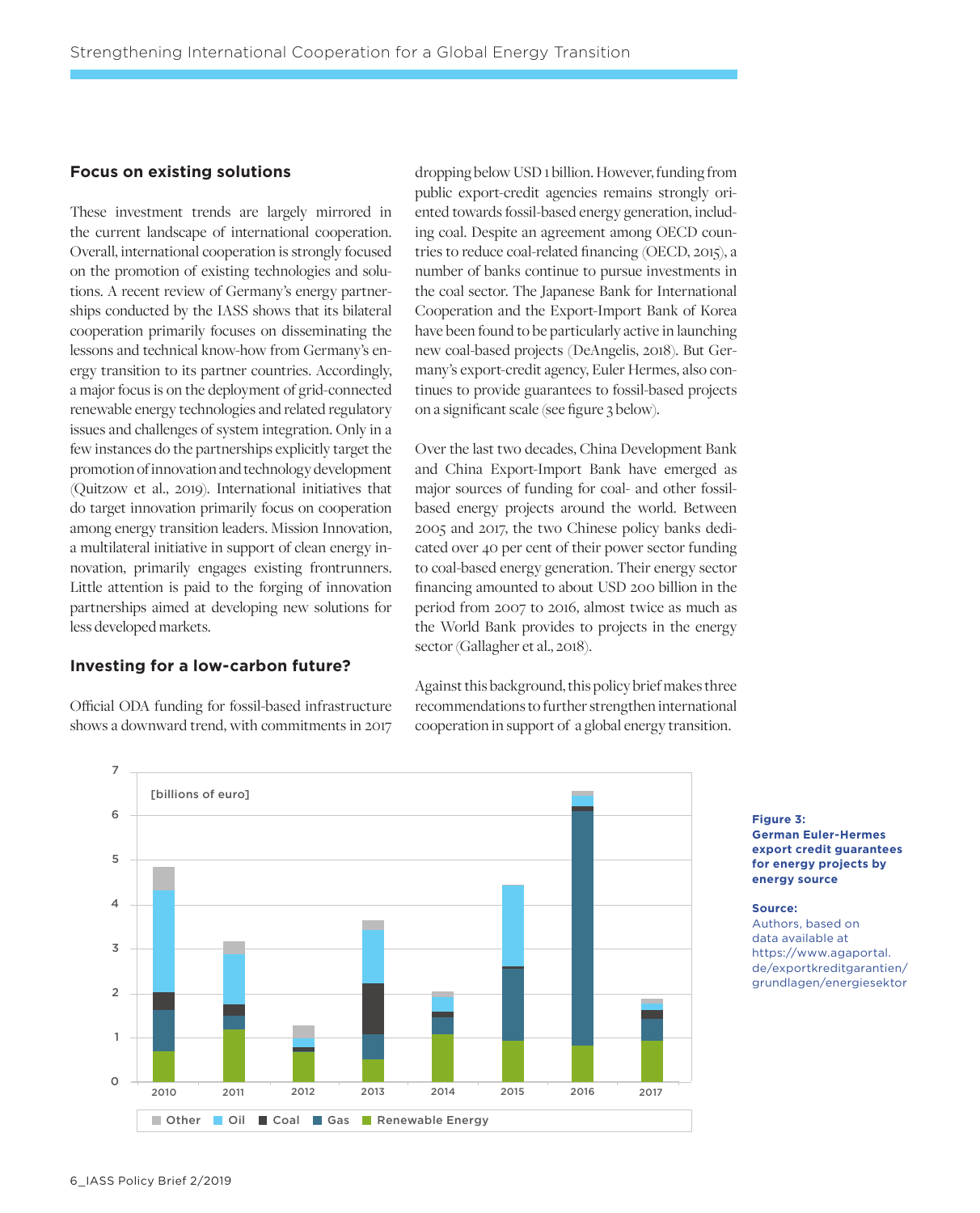## Promote investment in clean energy and end support for coal-based energy infrastructure

International cooperation should focus on creating a conducive environment for investment in renewable energy, while discouraging investment in fossil fuels. To this end, donor countries from the OECD and G20 should lead the way by discontinuing all public financial support for new coal-based energy infrastructure and adopting guidelines for investment in other fossil-based energy infrastructure. Coal-fired power plants are not only a threat to globally agreed climate targets; by creating new lock-ins in high carbon infrastructure, they also increase the economic and financial risk of stranded assets. Moreover, costcompetitive clean energy alternatives make the economic case for investments in coal-fired power plants obsolete.

The OECD *Sector Understanding on Export Credits for Coal-fired Electricity Generation Projects* offers an important starting point for developing an agreement among all donor countries to discontinue all public financial support for coal-based energy infrastructure. It includes, for instance, provisions to ensure that eligible projects are in line with the host country's climate mitigation strategy and that less carbonintensive alternatives are not viable (OECD, 2015). The G20 energy work stream could offer an appropriate forum not only for extending the agreement to all G20 donor countries, but also for broadening its scope to cover all new coal-fired power plants. In its 2016 Voluntary Action Plan on Renewable Energy, the G20 agreed in principle on the need to reduce coal consumption. What is missing, however, is a clear commitment by the G20 members to cease public financing for new coal-fired power plants overseas.

Furthermore, the G20 should call on all multilateral development banks (MDBs) to adopt policies banning investments in coal-based energy generation. While the World Bank and a number of other MDBs have done so, this should be extended to include the remaining MDBs. In order to track the implementation of such commitments, a process for the development and communication of corresponding policies should be established. The discontinuation of financial support for coal-based power plants would not only ensure that MDBs avoid the creation of new lock-ins in high carbon infrastructure, but also set an important precedent and framework for national development finance institutions (DFIs) to follow.

In parallel, the G20 energy and climate work streams should develop more general guidelines for the provision of public financial support to other fossil-based infrastructure. This should be based on a lifecycle assessment of climate impacts and climate asset risks. Such a framework should build on experiences with shadow carbon pricing as a method for assessing carbon asset risk, as introduced by a number of MDBs (Larsen et al., 2018). Again, the development of such a framework for use by G20 donor countries and MDBs is not only important in its own right. It can provide guidance and the political motivation for other DFIs to adopt corresponding approaches.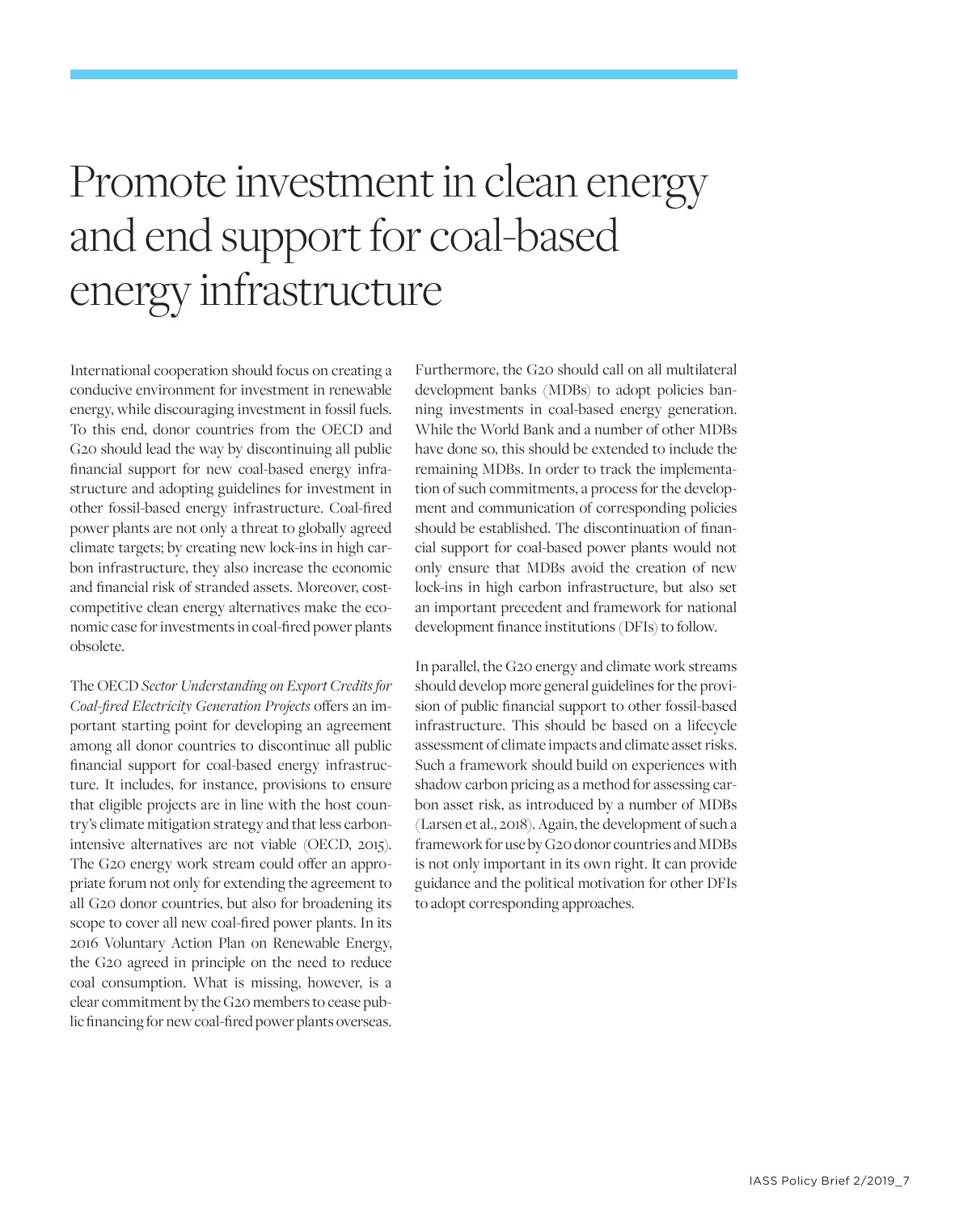# Tackle the socio-economic dimension of the global energy transition

The global energy transition presents important social and economic development opportunities (see figure 4). Worldwide, more than 10 million people are already employed in the renewable energy sector (IRENA, 2018). In India, clean energy targets are expected to create over 300,000 jobs in the next five years (CEEW and NRDC, 2017). A recent report on South Africa shows that by pursuing ambitious renewable energy scenarios, gross employment in the power sector could be more than doubled by 2030 (IASS and CSIR, 2019). Germany's Energiewende is fostering societal ownership in the energy system, with more than 1,700 citizen-led energy cooperatives across the country generating direct revenue for citizens and local communities (Helgenberger et al., 2019).



**Figure 4: Social and economic co-benefits driving the global energy transition** 

**Source:**  Helgenberger and Jänicke (2017)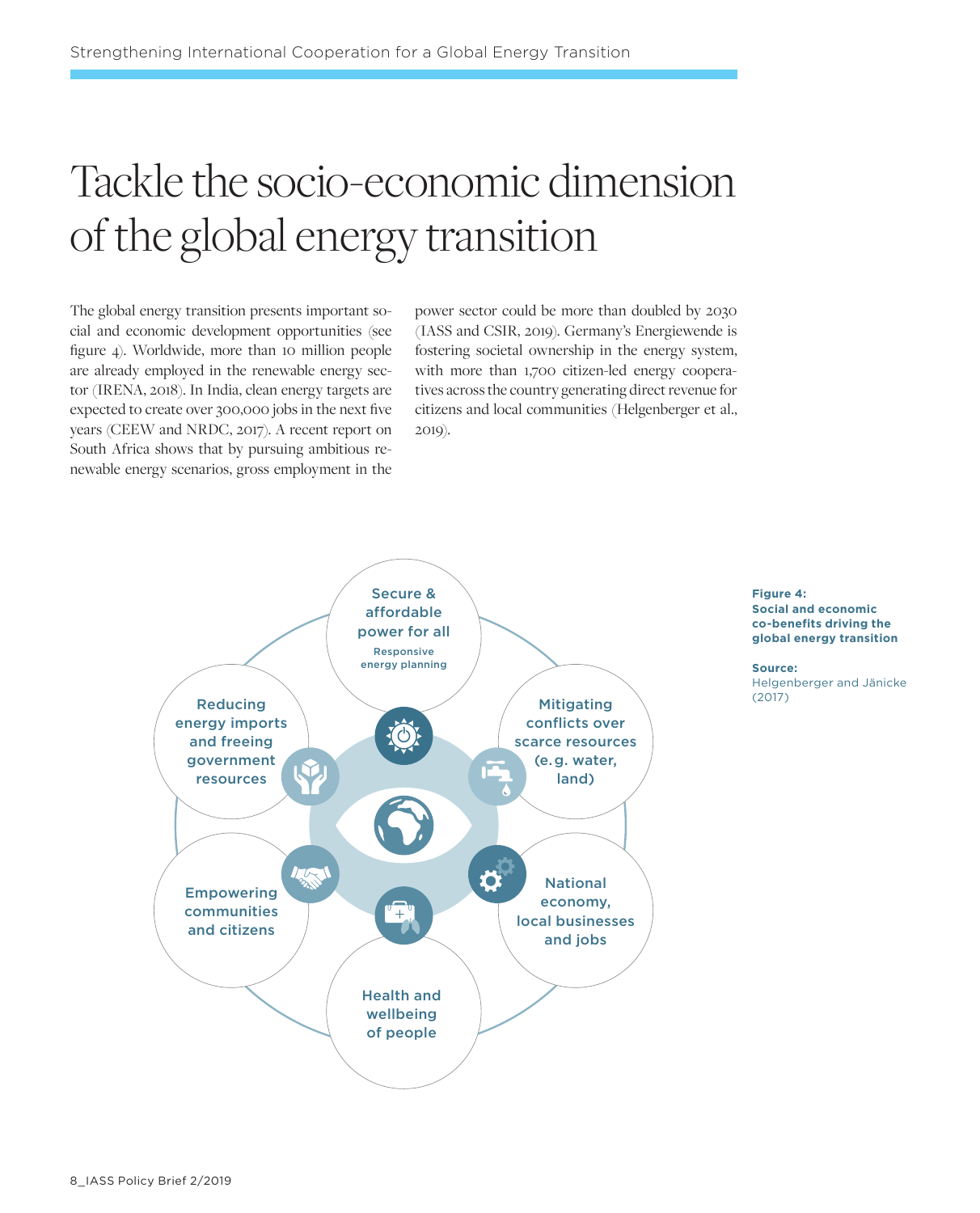In order to accelerate and expand the geographic scope of the global energy transition, international cooperation should play an active role in mobilising the socio-economic benefits of a global energy transition by supporting policy dialogue and robust analysis of socio-economic benefits at both the country and global levels. At the country level, the COBEN-EFITS project, led by the IASS in the framework of Germany's International Climate Initiative (IKI), offers in-depth assessments in a number of countries. Similar analyses are needed to underpin investment strategies in developing and emerging countries and should therefore be expanded. In a first step, this might be done for the high-impact countries within SE4ALL. Such analysis can provide the basis for cross-country assessments of best practice and processes of mutual learning on the national-level benefits of renewables. Formats for bi- or multilateral South-South policy alignment, such as the International Solar Alliance, will also be important. China, but also India and Brazil, are the key players in low-carbon development outside the OECD and should take the lead in creating such exchanges.

At the global level, socio-economic analyses conducted by IRENA, such as the annual reviews of employment in the renewable energy sector (IRENA, 2018), offer an important starting point. In addition, efforts should be made to systematically cover developments in clean energy manufacturing. The Clean Energy Manufacturing Center, launched by the US Department of Energy, represents an important effort to generate data on clean energy manufacturing for stakeholders in the US. These data are required for a robust assessment of the factors, including policies, regulations and standards, that are shaping the localisation of industrial production within the emerging clean energy sector. Such analysis is urgently needed to address the needs of developing and emerging economies. The OECD's Policy Dialogue on Global Value Chains, Production Transformation and Development could offer a forum for developing such a data collection initiative.

Finally, it is equally important to consider the potentially adverse effects that might accompany a global energy transition. This includes, but is not limited to, the financial risks related to existing and new investments in fossil-based power generation (carbon risk). To date, there is little systematic analysis of the broader socio-economic risks of a global energy transition and the related exposure of individual countries and stakeholder groups. Developing an evidence base on these questions is crucial for the development of appropriate mitigation strategies. This, in turn, is key to garnering the support of affected stakeholders and countries and should accompany policy dialogue and analysis on the socio-economic benefits of a transition to clean energy.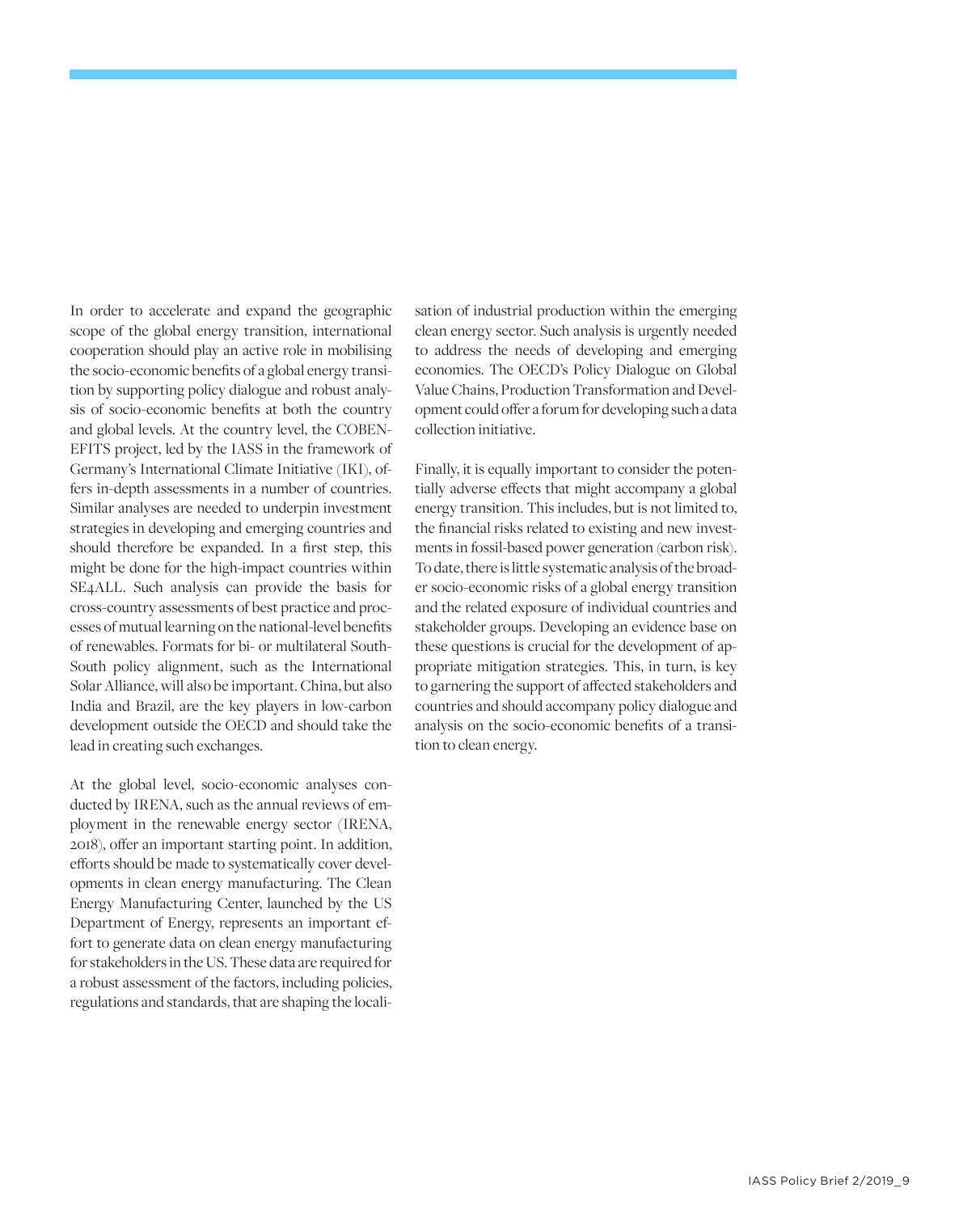## Provide early market support to promote challenge-based energy innovation

Support for the spread of clean energy technologies to new markets is crucial for advancing the global energy transition. These efforts should not be limited to the transfer of existing clean energy solutions, however. Depending on existing infrastructure or the particular climatic or societal context, existing technologies may not always be the most appropriate. Energy efficient building designs, for instance, must take into account both local climatic conditions and social practices (Pocock et al., 2016). Moreover, innovation aimed at the needs of emerging and developing markets offers important opportunities for value creation. Estimates show that approximately two thirds of middle-class consumption is likely to be located in emerging and developing economies by 2030 (Kharas, 2017). Accordingly, these markets represent important growth markets for energy-related infrastructure and services. Moreover, in the absence of clean energy solutions tailored to these growth markets, there is a high risk of new high-carbon infrastructure lock-ins.

#### **Creating innovation ecosystems**

At the same time, developing and emerging economies frequently lack the institutional infrastructure necessary to support clean energy innovation. This requires innovation ecosystems that span infrastructure and human resources for research and development, financing for innovation and entrepreneurship as well as networks of innovative firms. In addition, clean energy innovation typically requires some form of support for early market demand for innovative products or services.

While the international community cannot provide a shortcut to the development of such institutions, it could support international multi-stakeholder initiatives to jointly tackle selected energy innovation challenges. Under the umbrella of SE4All or Mission Innovation, this could provide a forum for bringing together cutting-edge international expertise with domestic knowledge and capacities to meet selected innovation challenges. The aim should be to concentrate a critical mass of resources on a clearly defined innovation challenge in order to catalyse progress towards the chosen goal.

#### **Supporting innovation by fostering early market demand**

Efforts to foster early market demand for the resulting products or services should take centre stage. While feed-in tariffs or reverse auctions play this role in stimulating markets for traditional, grid-connected renewable energy technologies, additional instruments are needed to stimulate and aggregate demand in other areas of application. Market support programmes for off-grid solar energy technologies and clean cooking devices are examples of such approaches. Challenge-based innovation initiatives should prepare the ground for the roll-out of market support programmes for innovative applications in new end-user markets.

Innovation-oriented procurement by the public sector offers one entry point for stimulating such early market demand. This has been successfully used to stimulate technologies such as the Global Position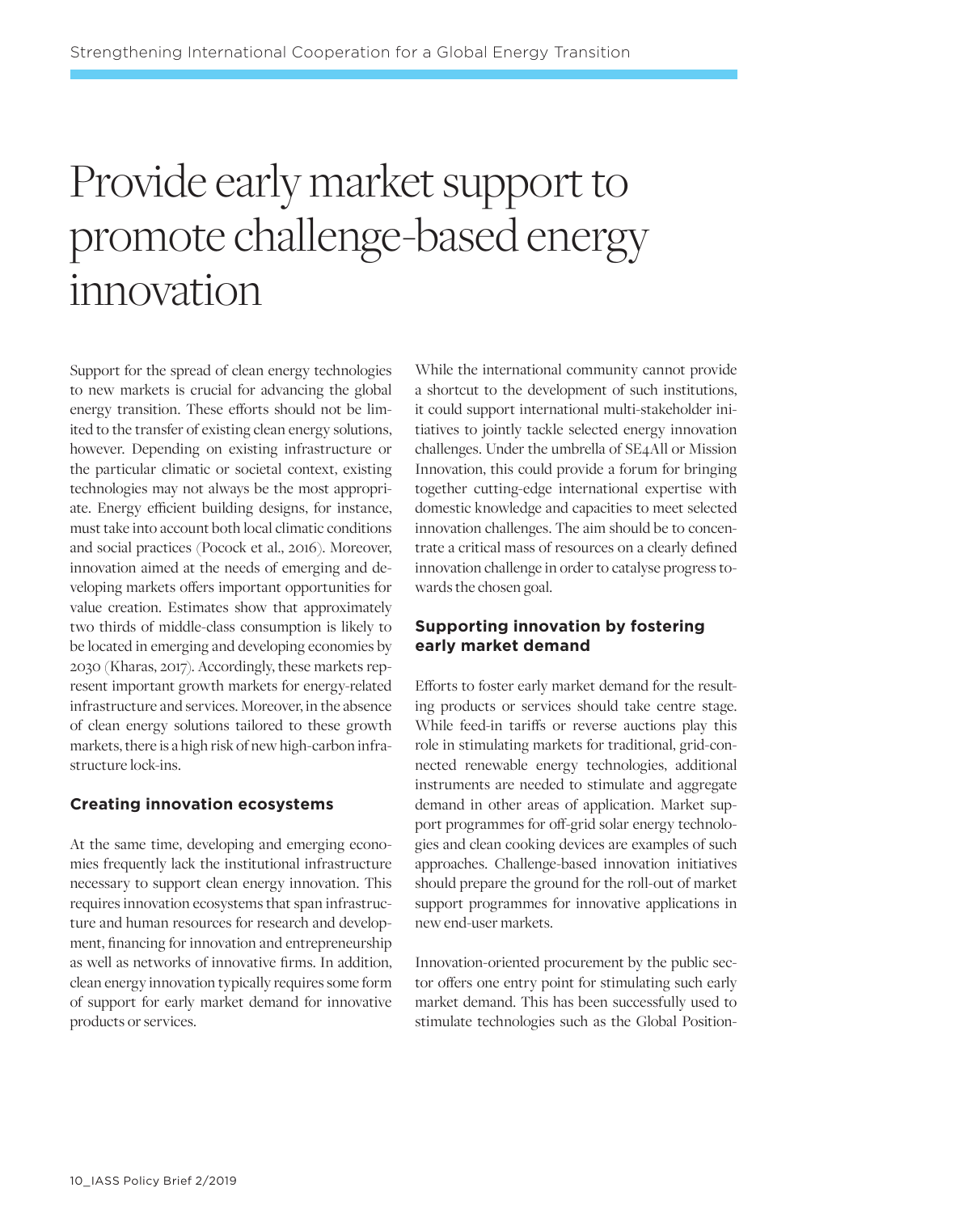ing System in the US or fuel cell electric buses in Japan. In developing countries, there are examples in the health sector. So-called advanced market commitments have been used to stimulate the development of vaccines in high-impact areas. These legallybinding agreements provide funding to subsidise the purchase, at a pre-determined maximum price, of an as yet unavailable vaccine, thereby accelerating its development and availability.

Finally, the focus of innovation challenges should be developed in participatory processes. This would create opportunities for raising awareness and generating debate on energy innovation within the respective countries, while identifying challenges that reflect domestic priorities and needs. Here it will be crucial to engage both private sector and civil society stakeholders. The latter have been shown to be underrepresented in donor-supported energy initiatives (Quitzow et al., 2016).



**Solar collectors in Cambodia: An important potential for clean energy innovation in end-user markets in the developing world remains largely untapped.**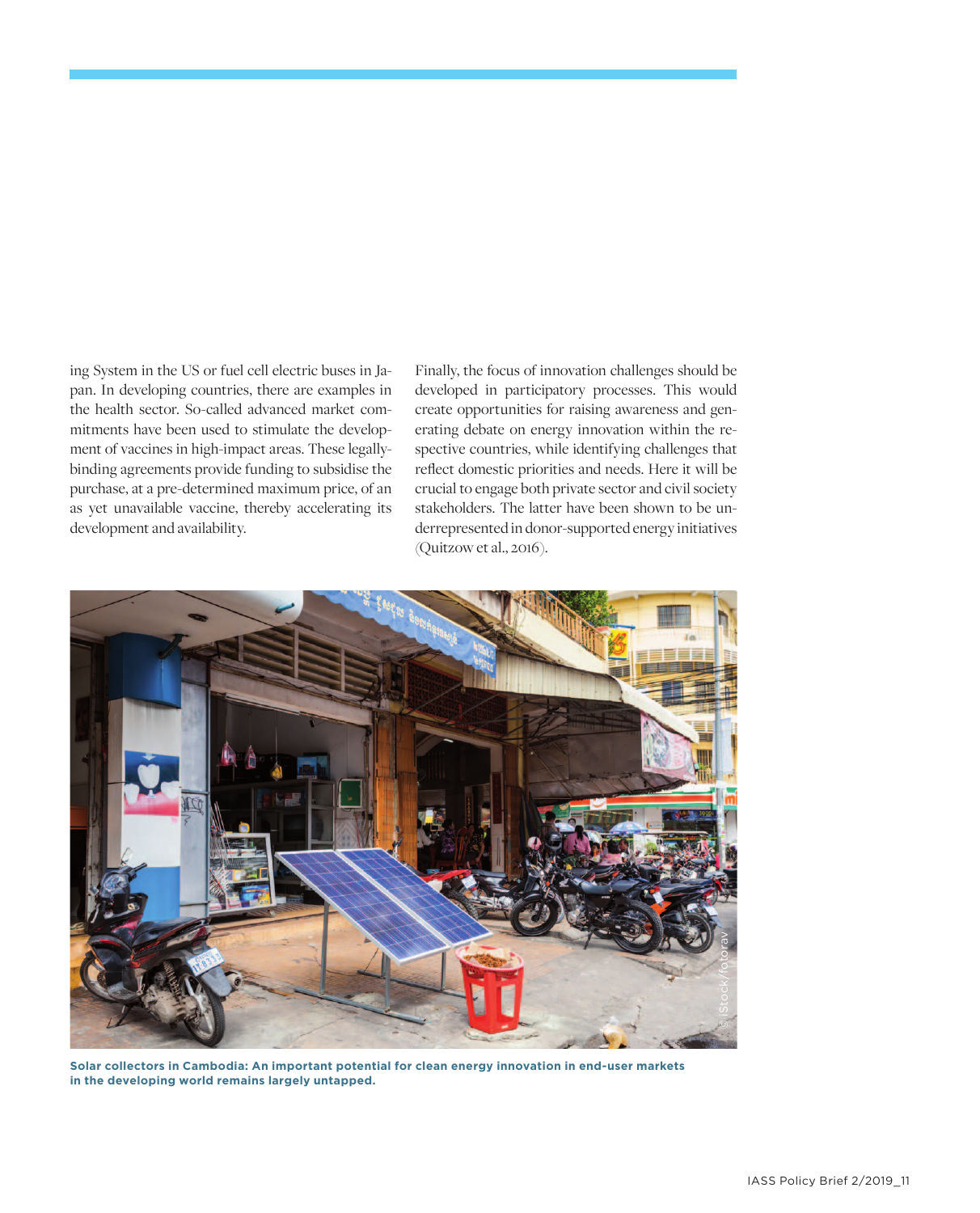## Conclusion

Rapid declines in the costs of renewable energy technologies have unleashed an irreversible process of transformation in the energy sector. Even the most conservative forecasts now project a rapid expansion of renewable energy around the world. Nonetheless, policy decisions remain crucial for determining the speed of a global transition to clean energy. Cooperation among leading countries can play a key role in setting the pace in this regard. However, international energy cooperation needs to go beyond the solutions and strategies being pioneered in these countries. It will be equally important to address the unique challenges of developing and emerging countries in order to avoid the risk of new lock-ins in highcarbon growth paths.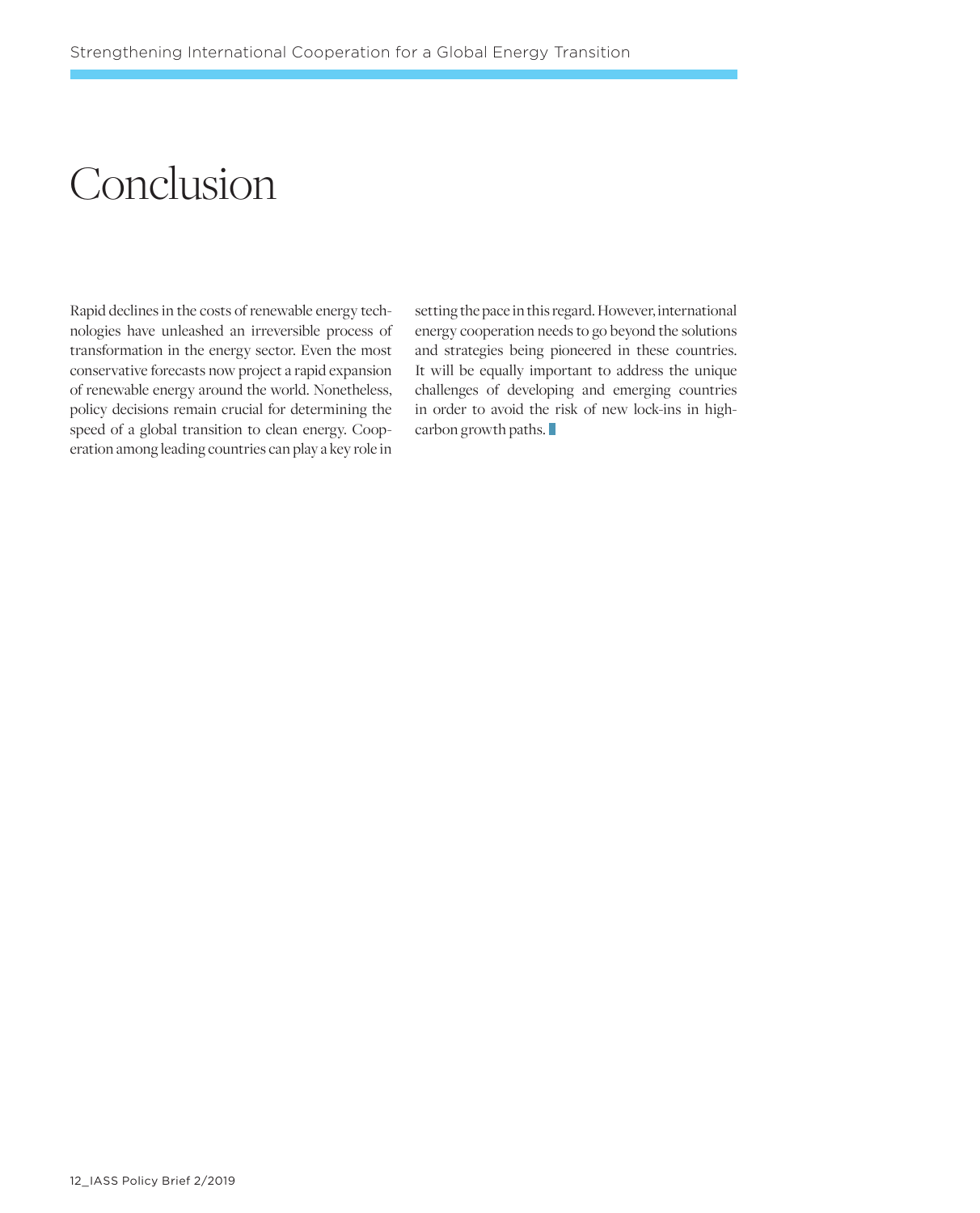## References

**CEEW, NRDC, 2017.** Greening India's Workforce. Gearing up for Expansion of Solar and Wind Power in India, Issue Paper, June 2017. Council for Energy Environment and Water (CEEW); Natural Resources Defense Council (NRDC), New Delhi.

**CEMAC, 2017.** Benchmarks of global clean energy manufacturing. Clean Energy Manufacturing Analysis Center (CEMAC), Golden, Colorado.

**DeAngelis, K., 2018.** ECA Support for Coal in the Face of OECD Financing Restrictions. Friends of the Earth US, Washington, DC.

**Frankfurt School-UNEP (FS-UNEP); BNEF, 2018.** Global Trends in Renewable Energy Investment 2018. Frankfurt School of Finance & Management, Frankfurt.

**Gallagher, K.P., Kamal, R., Jin, J., Chen, Y., Ma, X., 2018.** Energizing development finance? The benefits and risks of China's development finance in the global energy sector. Energy Policy 122, 313 – 321.

**Helgenberger, S., Jänicke, M., 2017.** Mobilizing the co-benefits of climate change mitigation: Connecting opportunities with interests in the new energy world of renewables, IASS Working Paper, June 2017. Institute for Advanced Sustainability Studies, Potsdam.

**Helgenberger, Sebastian; Jänicke, Martin; Gürtler, Konrad 2019.** Co-benefits of Climate Change Mitigation. In: Filho, Walter L.; Azul, Anabela M.; Brandli, Luciana; Özuyar, Pinar G.; Wall, Tony (eds) Climate Action. Encyclopedia of the UN Sustainable Development Goals. Springer, Cham. DOI: 10.1007/978-3-319- 71063-1

**IASS, CSIR, 2019.** Future skills and job creation through renewable energy in South Africa. Assessing the co-benefits of decarbonising the power sector. Institute for Advanced Sustainability Studies (IASS) and Council for Scientific and Industrial Research (CSIR), Potsdam.

**IRENA, 2018.** Renewable Energy and Jobs. Annual Review 2018. IRENA, Abu Dhabi.

**Kharas, H., 2017.** Global Middle Class. An Update., Global Economy and Development Working Paper 100. Brookings Institution, Washington, DC.

**Larsen, G., Smith, C., Krishnan, N., Bartosch, S., Fekete, H., 2018.** Toward Paris Alignment: How the Multilateral Development Banks Can Better Support the Paris Agreement. World Resources Institute, Washington D.C.

**OECD (2015).** Sector Understanding on Export Credits for Coal-Fired Electricity Generation Projects. TAD/ PG(2015)9/FINAL.

**Pocock, J., Steckler, C., Hanzalova, B., 2016**. Improving Socially Sustainable Design and Construction in Developing Countries. Procedia Engineering 288 – 295.

**Quitzow, R., Thielges, S., Helgenberger, S., 2019.** Deutschlands Energiepartnerschaften in der internationalen Energiewendepolitik, IASS Diskussionspapier, März 2019. Instutute for Advanced Sustainability Studies, Potsdam.

**Quitzow, R., Röhrkasten, S., Berchner, M., Bayer, B., Borbonus, B., Gotchev, B., Lingstädt, S., Matschoss, P., Peuckert, J. 2016.** Mapping of Energy Initiatives and Programs in Africa. Africa-EU Energy Partnership/European Union Partnership Policy Dialogue Facility, Brussels.

**SE4ALL, Climate Policy Initiative, 2018.** Energizing Finance: Understanding the Landscape 2018. Sustainable Energy for All, Vienna.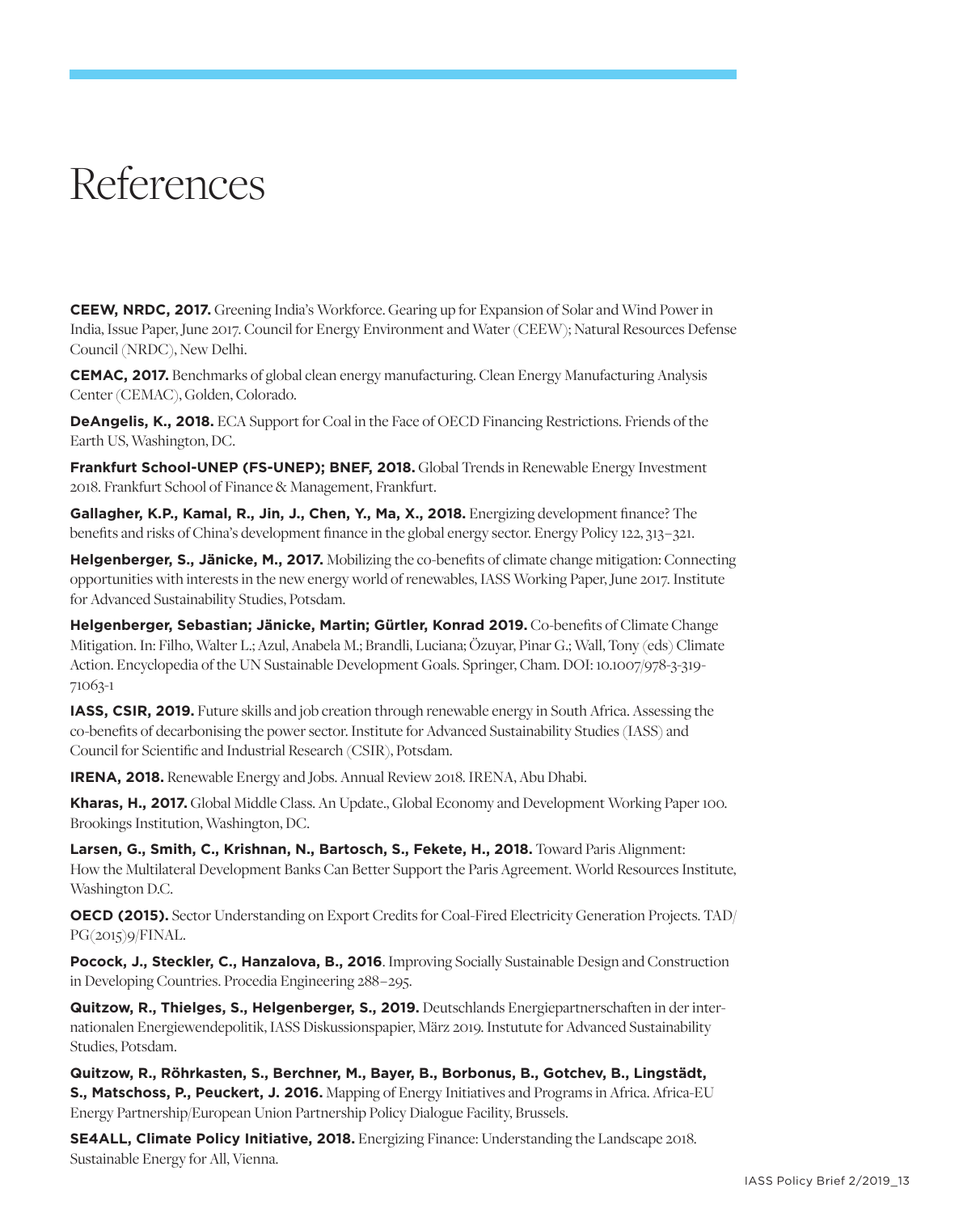### About the authors



© IASS; L. Ostermann



**Sonja Thielges** joined the IASS as a research associate in 2016. In the research group "Pathways to Sustainable Energy", she studies the global dimension of the *Energiewende*. Her current research focuses on the foreign policy dimension of energy transitions in Germany and the U.S.

**Rainer Quitzow** leads the Research Group "Pathways to Sustainable Energy" at the IASS. He is Senior Lecturer in Sustainable Innovation at the Technische Universität Berlin. His research focuses on sustainable innovation and industrial policy and governance of the global energy transition.

© IASS; L. Ostermann



© Daniel Vegel

**Andreas Goldthau** leads the Research Group "Systemic Implications of the Global Energy Transition" at the IASS. He holds a Chair in International Relations at Royal Holloway College, University of London and is an Associate with the Geopolitics of Energy Project at Harvard University's Belfer Center for Science and International Affairs.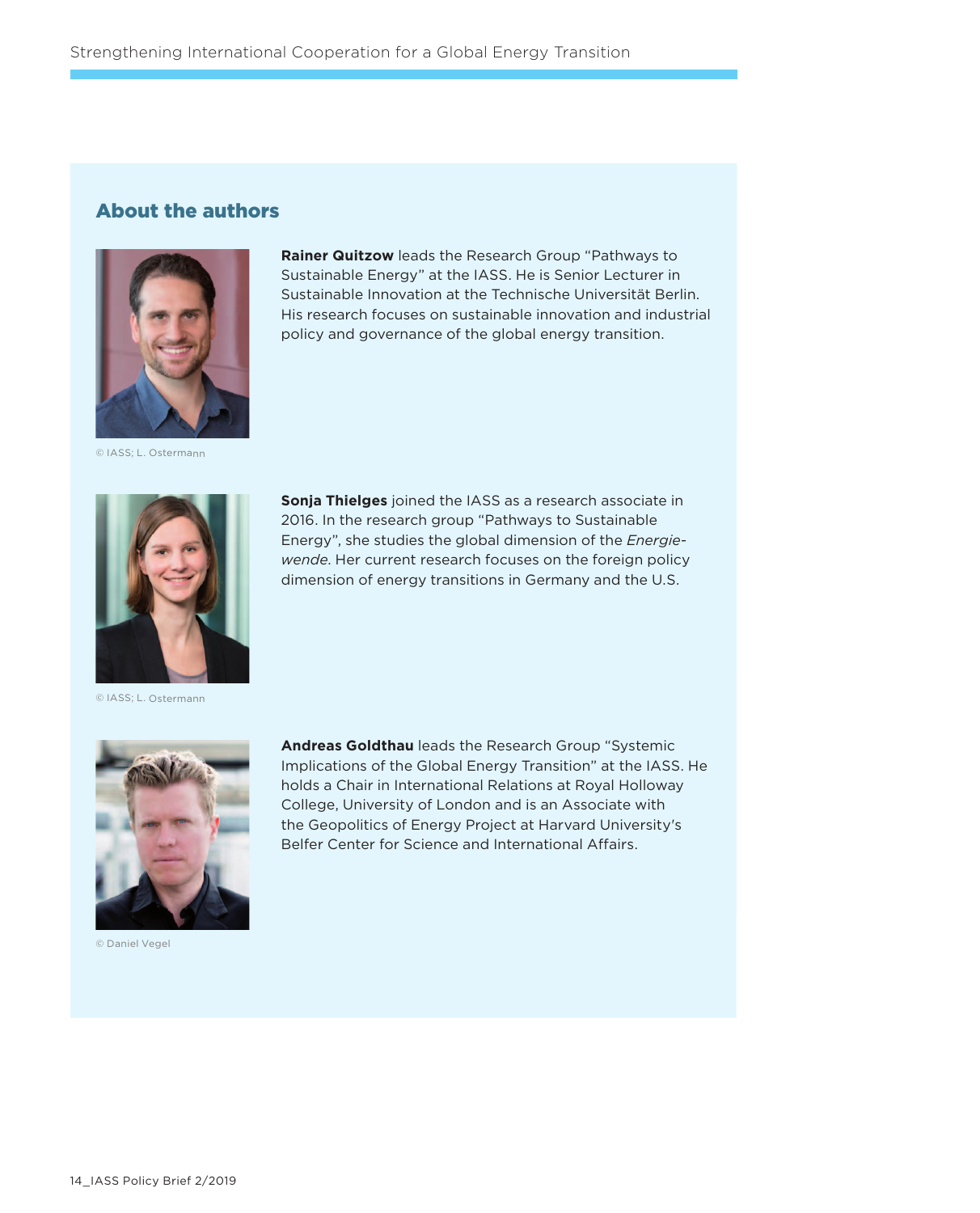

**Sebastian Helgenberger** leads research projects at the IASS on the international dimension of the energy transition and the social and economic benefits (co-benefits) of ambitious renewable energy policies to mitigate climate change. He studied environmental science at Leuphana University Lüneburg and ETH Zurich and holds a PhD from the University in Vienna.

© IASS; L. Ostermann



© private

**Grace Mbungu** is a junior fellow at the IASS Potsdam and a PhD candidate at the University of Stuttgart. Her research focuses on the socio-economic determinants and societal dynamics of energy access and transitions in developing country contexts.